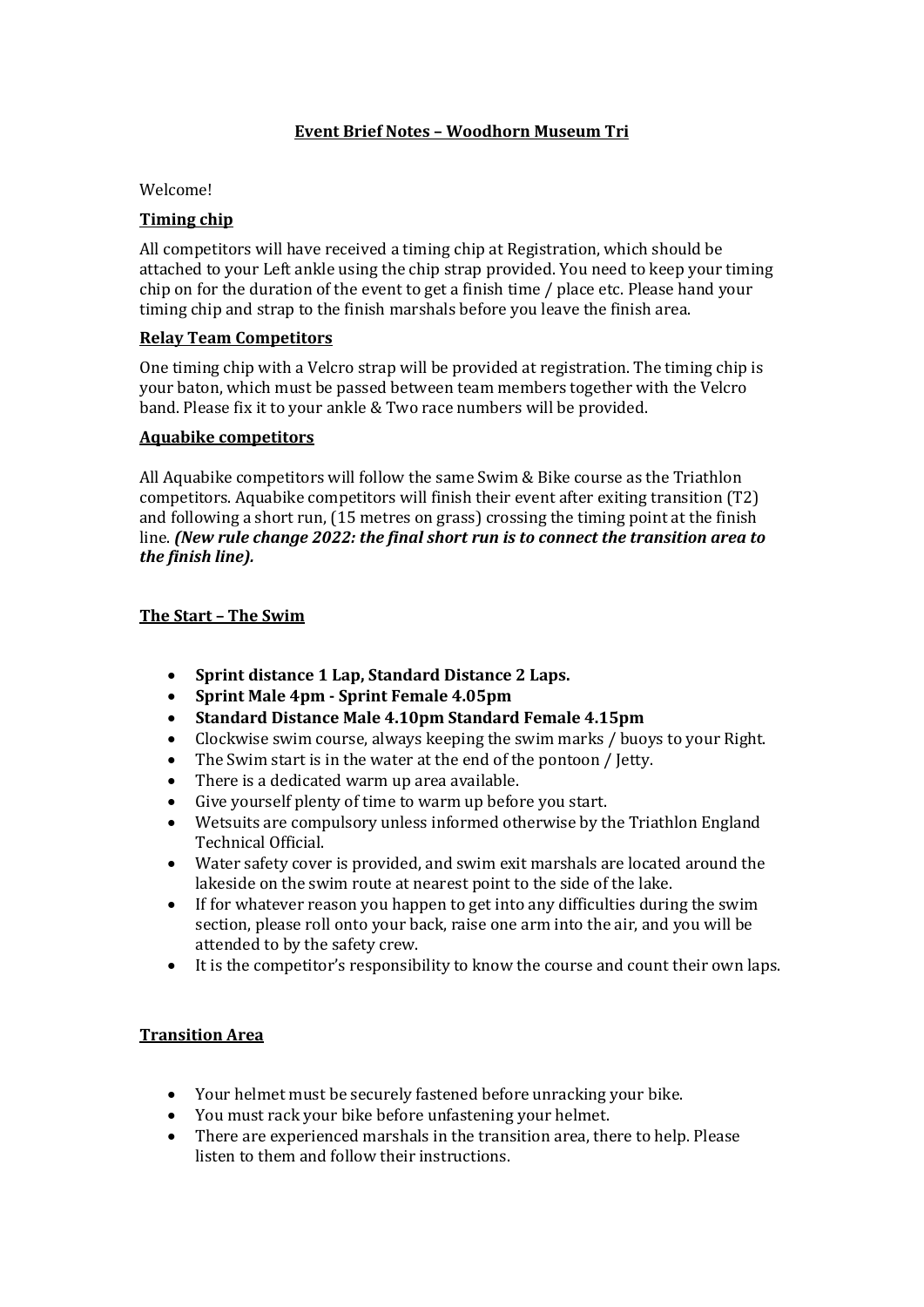- The bike mount and dismount area will be clearly marked, and a marshal will be positioned at the line to keep you right. Mount after the line and dismount before the line.
- Race numbers must be visible from the rear on the bike.
- As this event is a wave start event, please be considerate of your fellow competitors. Do not block routes or affect any other competitors' transit through transition.
- At the end of your event, you must show your race numbers to the transition marshals before any kit is removed from the area.
- Transition is locked down during the event. The Senior Transition marshal will inform you when you will be allowed to enter transition as competitors may still be entering / exiting transition and going out on the run course.

# **The Bike**

- **Sprint:** a single lap 24K bike course along the beautiful Northumbria coastline.
- **Standard:** This is a 2 lap 46K bike of the same course. (**Do not** come back into the museum road after first lap).
- *The roads are Live! and all competitors must always obey the Highway Code.*
- The course has five roundabouts, competitors should exercise best caution and follow the Highway code.
- When you are overtaking a cyclist in front of you, please do not pull out to the centre of the road, always look behind first to see if it safe to overtake. please be aware of other road users during the event
- Exercise best caution when cycling in and out of the Museum. There is a long fast decent onto the main bike route.
- Volunteers are located at key areas around the course but are NOT allowed to direct or stop traffic. It is up to the competitor to follow the highway code and **stop** if required.
- It is the competitor's responsibility to know the course and count their own laps.
- Drafting will not be tolerated. Triathlon England Motorcycle Officials are in attendance on the bike course.
- Please be aware that there could be members of the public and cars coming into or exiting the park as the event is underway. Please be considerate towards them.
- No, I Pods to be worn at any time during the event, please do not litter.
- Be safe, Enjoy but be cautious and obey the Highway Code.

## **The Run**

- **Sprint Distance** 2 laps 6.40km. **Standard Distance** 3 laps 9.60km *Clockwise* run around the footpath the surrounds the lake.
- The run is on the hard surface path that surrounds the lake and Museum and is fully sign posted. keep to the footpath unless otherwise instructed
- Run on the inside or the left of the path and overtake on the right.
- Please be aware of any members of the public on the footpath as it is a public area.
- Race number clearly visible on the front.
- It is the competitor's responsibility to know the course and count their own laps.